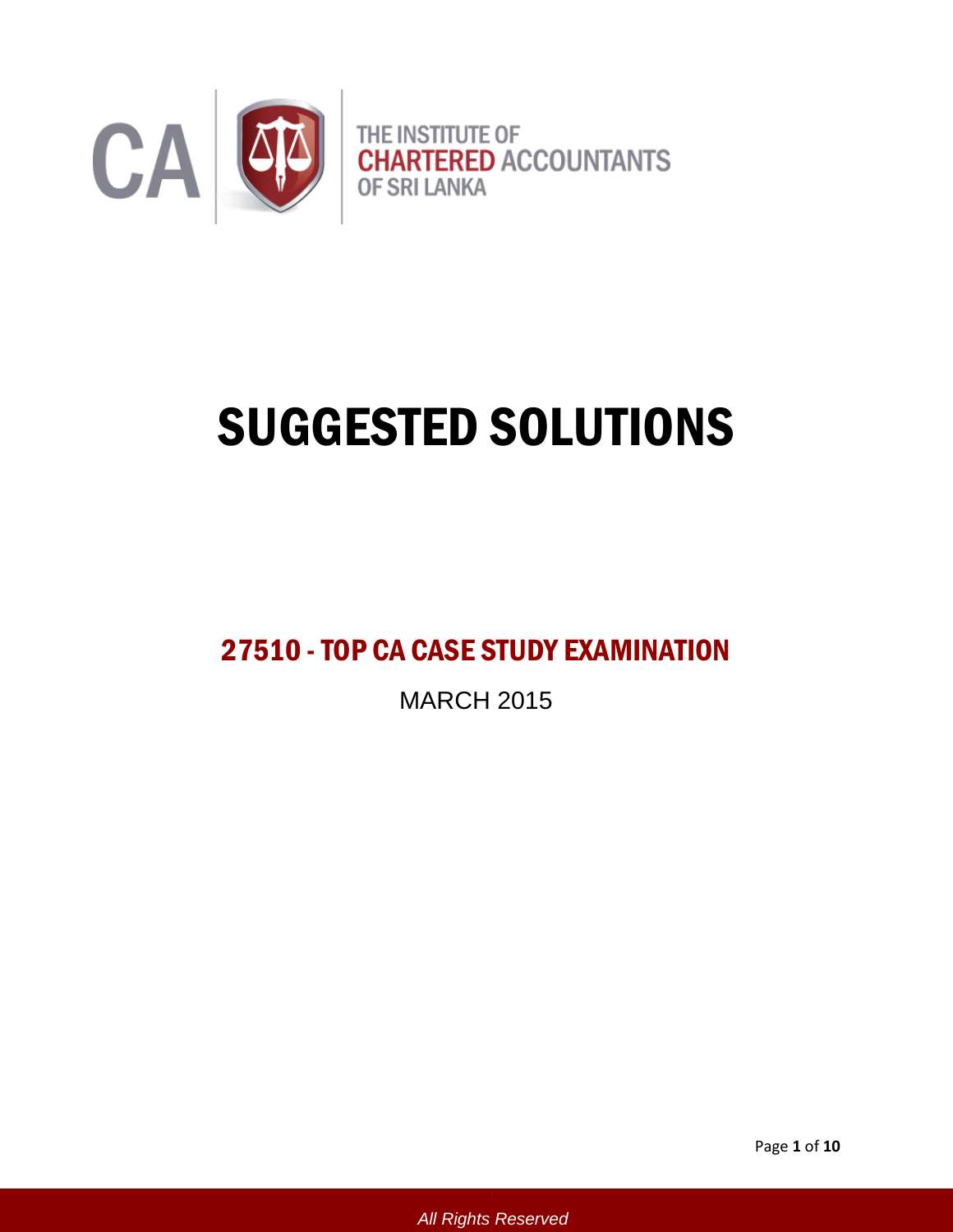### **Environmental Analysis**

#### **SWOT Analysis**

Strength

- Cost reduction strategies adopted by KML
- Efficient and effective controls on production process-short lead time
- Enhanced ERP system
- Wide product mix
- Loss reduction over last years

#### **Weakness**

- Conflicts in Family shareholdings
- Fixed pricing strategy
- Maintain slow moving inventories
- Changes in HR levels
- Narrow GP margin

#### **Opportunities**

- High prospects in the industry
- High GDP and Per-capita Income increase
- Fuel price reduction reduces the production cost
- Providing Fabrics to SAL
- Positive political relationship with European countries GSP +
- Growth in tourism sector
- Low interest rates in the country
- Development of Social media and communication sector together with life style of people

#### **Threats**

- Unexpected seasonal variations
- Impact of new competitors in the market
- Exchange rate fluctuations
- Political uncertainty of the country and other countries in the world
- Newly introduced taxes, EPF rules etc.
- Merger can loss key staff members

#### **PEST Analysis**

Political/Legal

- Frequent changes in Economic and tax policies
- Political disputes of the country and other countries in the world
- Current prospects on tourism
- Government positive perspectives to promote exports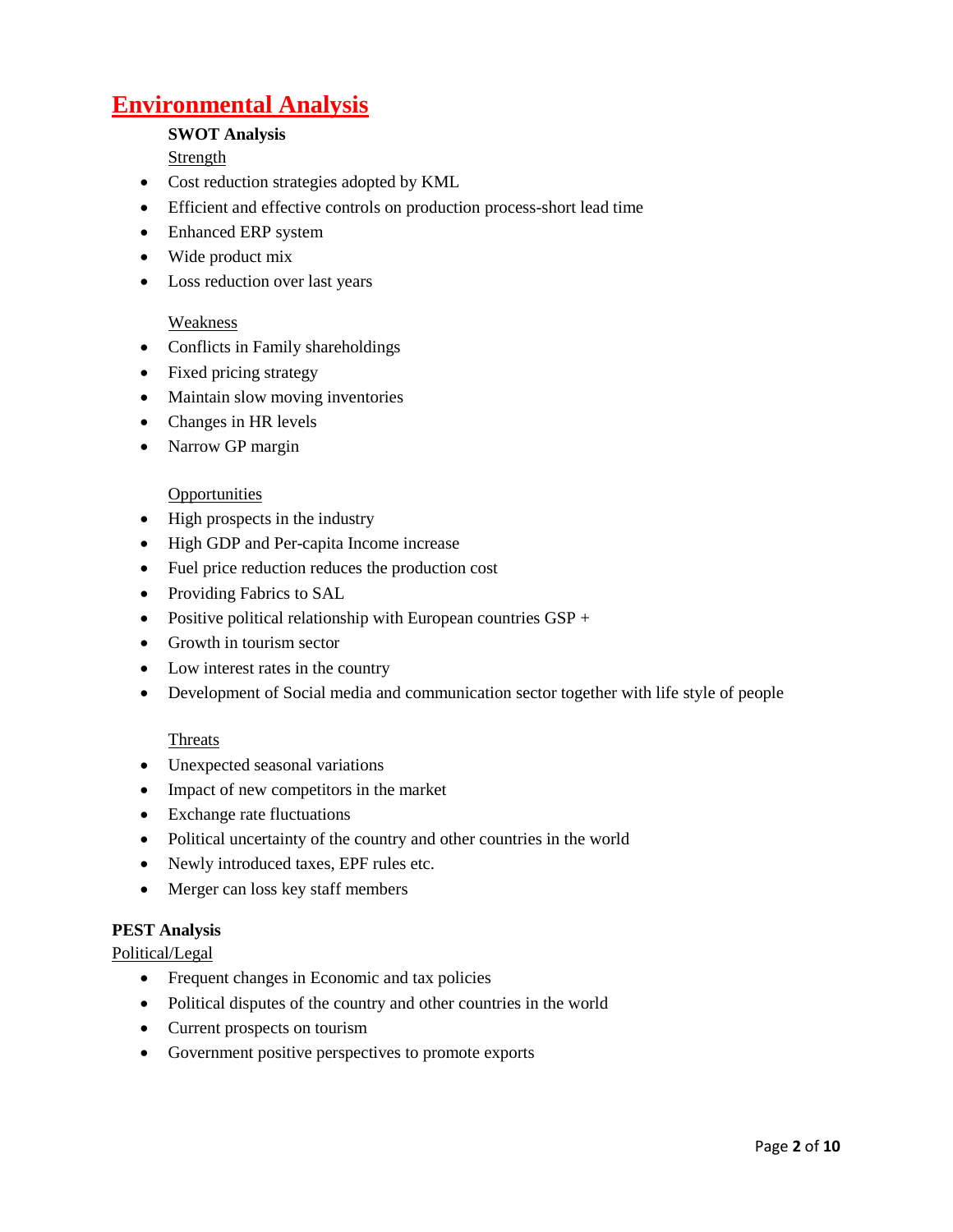#### Economical

- Low interest rates
- High level of infrastructure development over last few years
- High level of economic growth
- Capital market development

#### Social

- Life style changes of people
- Improvement of awareness on different brands
- Low communication cost
- Low salary level leading to high labor turnover
- Increasing semi-urban population

#### Technological

- Improvement of IT and communication technology, fashion design technology
- Increase of Credit card usage
- Development of accounting and retail software developments

#### **Analysis of five forces Model**

Threat of new Entrances

- Less regulatory within the industry will encourage for new entrances
- Market attractiveness will encourage for new entrances
- Brand loyalty with the existing players will discourage new entrance.
- Switching cost will be high in the industry
- Access to the current suppliers

#### Bargaining power of the customer

- Lower switching cost from one product to another
- Brand loyalty
- Price sensitivity

#### Bargaining power of the suppliers

- Switching from one customer to another can be high
- Backward integration by the retailers have reduced the bargaining power of the suppliers
- Due to expand of the industry the number of suppliers were high.

#### Threat of Substitute products

- Vast amount of retailers in the country
- Price differentiation
- Brand loyalty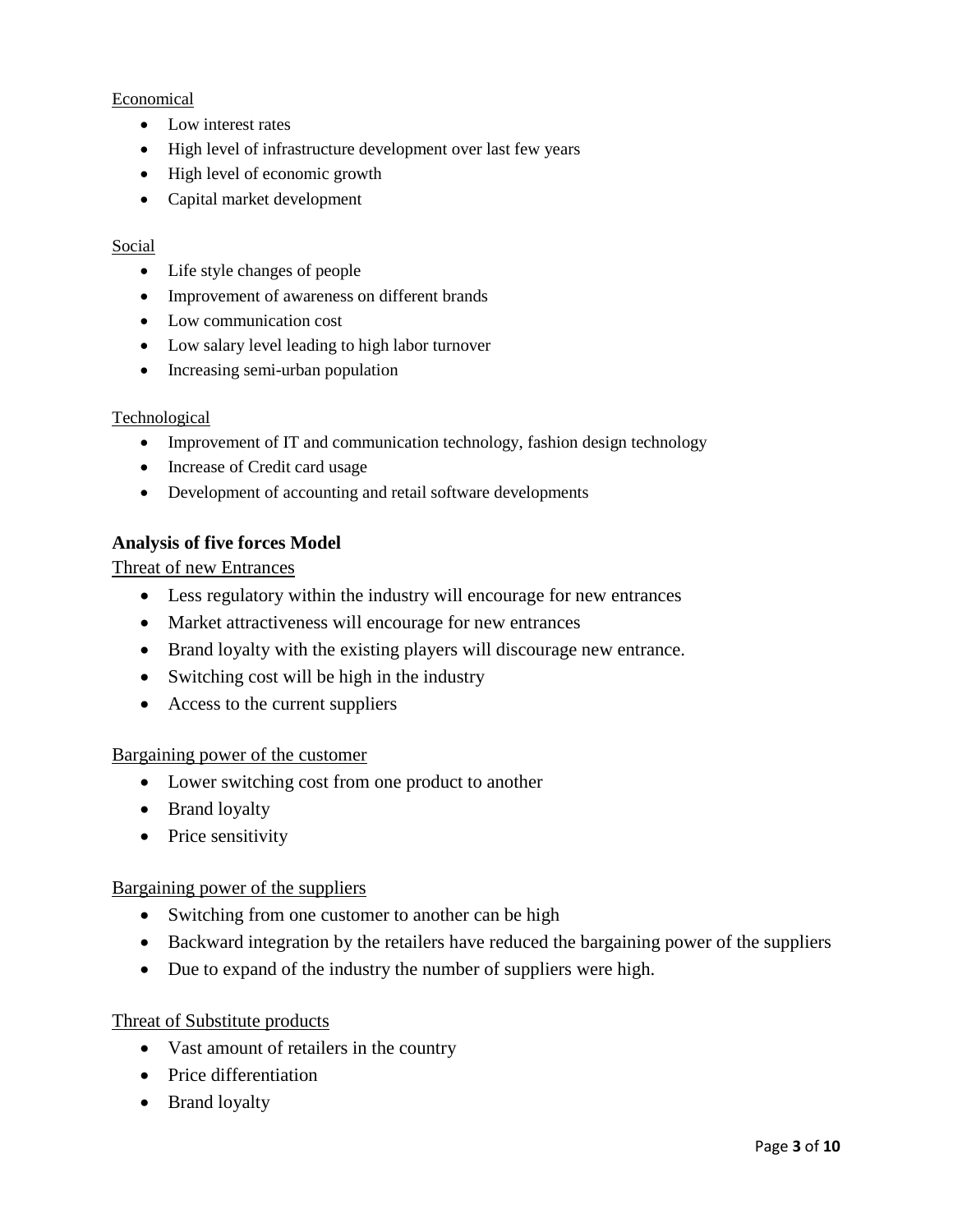#### Threat of rivals

- Newly introduce brand to the market
- Customers want to experience new brands
- Customers brand loyalty
- Few players in the market with end to end delivery
- Apart from the above, candidate can provide an analysis of the Sri Lanka's economic growth for past few years. It's also important to mention that company fails to capture the full benefits of the economic growth where the other competitors had capitalized it and company need to find out reasons for such failures.
- Candidate can also mentioned about the Sri Lanka's tourism growth and its impact in the industry. Also can mentioned about the changes in the spending patterns of the tourist. Specially on the Indian tourists which not only coming for the purposes of leisure but also spending on shopping and entertainment.
- They can also highlight about the well-established design schools which provide fashion designers and most of the premier garments companies will have their own schools to produce the best designers to the market.

#### **Proposed Business Strategies**

- Candidate need to identify the following proposed business strategies.
- Need to use the Brand identity which have been already built by the company of the current business to enhance the business of both companies.
- Critical analysis of the supply chain process to identify the current issues and look for opportunities to increase the efficiencies in the system.
- The future business strategies of moving to the semi urban markets to increase the sales volume.
- Company need to identify the important of expanding its business to the international markets and the factors such as financial feasibility, attractiveness of the high end fashion, risk relating to exchange rate and rules and regulations relating to countries need to be look at.
- The company also need to identify its future opportunities in the current market place and to see the possible business strategies to compete with new rivals and market giants.
- Company also need to identify new business models and need to cater for such facilities such as e commerce, personalized customer services etc…
- Company need to identify the best practices available within the industry and introduce a good corporate governance system to the organization.
- Tax structure of the both Companies need to be analyses to obtain the benefits given by the governments on mergers and acquisitions.
- Merging or acquiring is a strategic business decision which give benefits for the company through the backward integration. Reduces suppler bargaining power, Cost minimization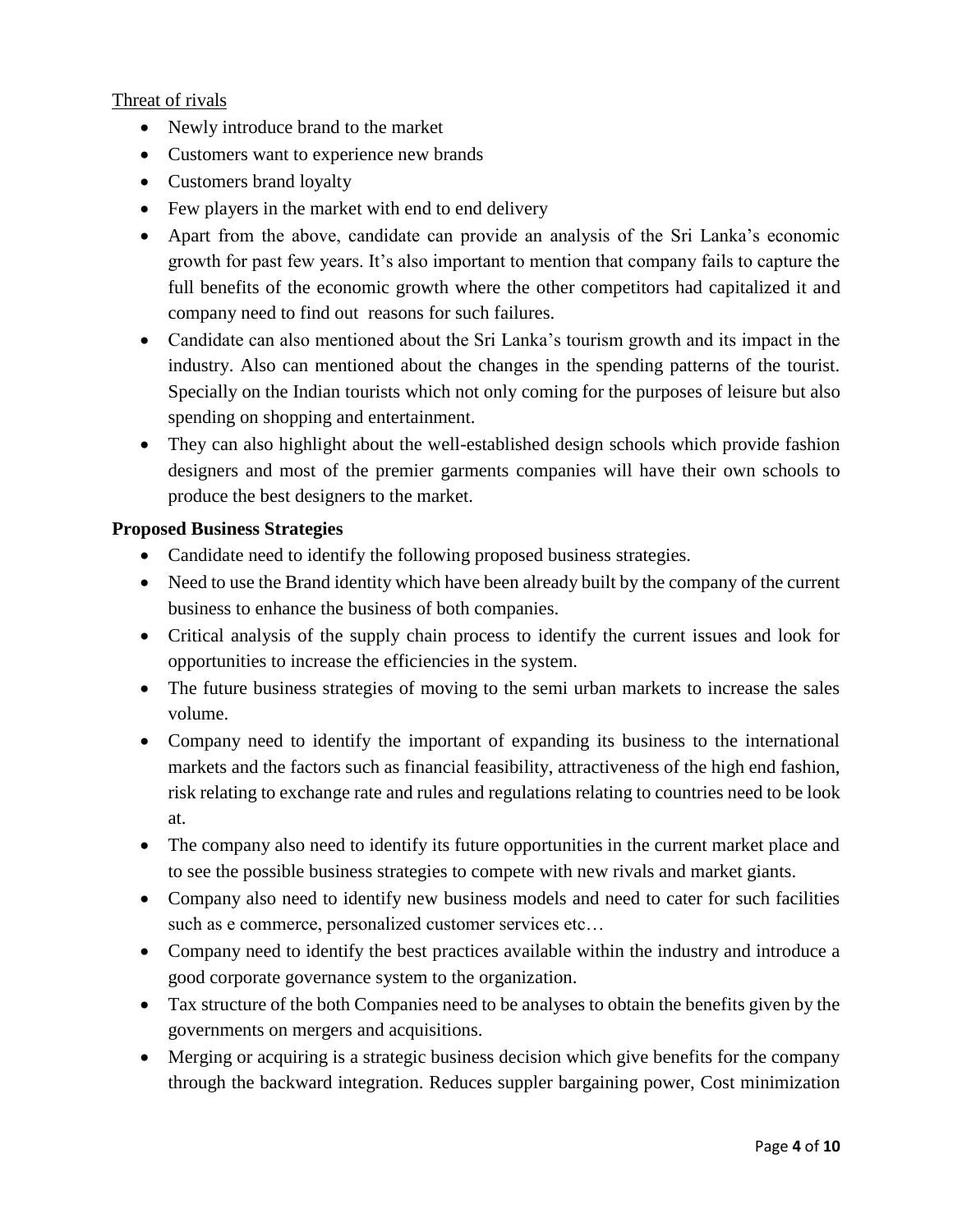strategies and Operational synergies based on the reduction of the staff are such of those benefits.

**(20 marks)**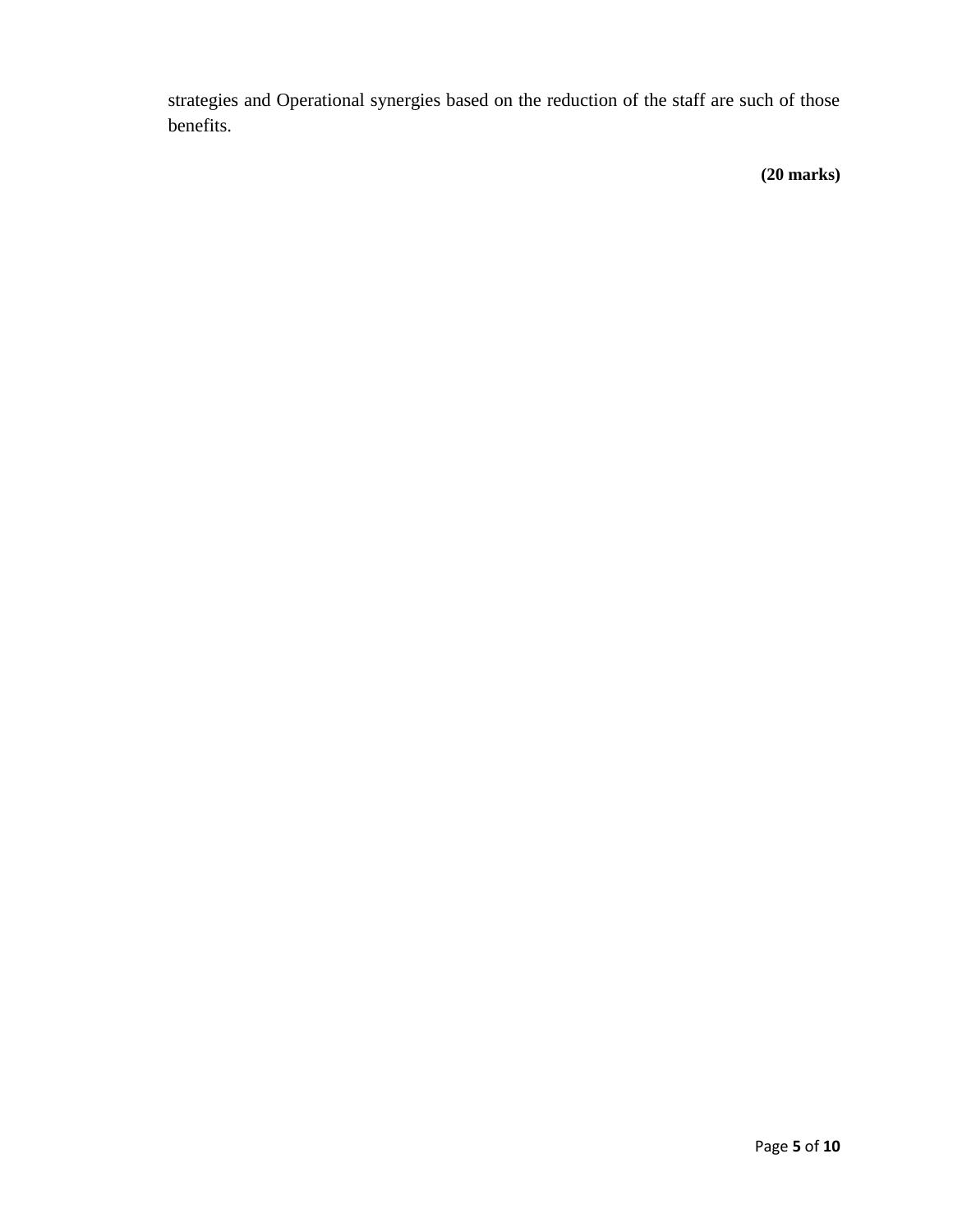## **Financial Analysis**

Candidate need to carry out the computation based on the free cash flow method on the information provide using the appropriate discount rate ( 26%) to find out the per share value. This amount can be compare with the value which was mentioned by the CEO the company to check the company is under or over value.

The candidate can calculate the overall value for the KML and that can be compare with the value given by the Sivian consultancy private limited to check the appropriateness of the value.

Based on the final valuation the candidate can decide whether a merger or an acquisition is appropriate or not.

Apart from the above calculation candidate need to identify the other factors which can have an impact on the above decision. There will be accounting implication due to the new SLFRS standards which can have an impact on the accounting.

|                                                                     | 2014/15           | 15/16 | 16/17   |      | 17/18 | 18/19   | 19/20 | 20/21 |
|---------------------------------------------------------------------|-------------------|-------|---------|------|-------|---------|-------|-------|
| Net Operating Profit After                                          | (224)             | 107   |         | 267  | 459   | 601     | 842   | 912   |
| Tax (NOPAT)                                                         |                   |       |         |      |       |         |       |       |
| Add: Depreciation                                                   | 10                | 12    |         | 12   | 13    | 13      | 15    | 17    |
| Less: Increase<br>in WC                                             | (24)              |       |         |      |       | (5)     |       |       |
| requirement                                                         |                   |       |         |      |       |         |       |       |
| Cash from operations                                                | (238)             | 119   |         | 279  | 472   | 609     | 857   | 929   |
| Cash flows are growing                                              |                   |       |         |      |       | NCF/COC |       |       |
| for the future periods                                              |                   |       |         |      |       |         |       | 3573  |
| Discount Rate (26%)                                                 | 0.79              | 0.63  |         | 0.50 | 0.40  | 0.31    | 0.25  | 0.20  |
| <b>Present Value</b>                                                | (189)             | 75    |         | 140  | 187   | 192     | 214   | 900   |
| Net Present Value                                                   | 1,519             |       |         |      |       |         |       |       |
| Less: Debt                                                          | (701)             |       |         |      |       |         |       |       |
|                                                                     | 818               |       |         |      |       |         |       |       |
| <b>Value</b><br>share<br>per                                        | <b>Rs.7.20</b>    |       |         |      |       |         |       |       |
| (818/113)                                                           |                   |       |         |      |       |         |       |       |
| Calculation of WACC for business valuation of Knitny Mills Pvt. Ltd |                   |       |         |      |       |         |       |       |
| Tax rate - 28%                                                      |                   |       | Weights |      |       |         |       |       |
| Average Cost of Debt                                                | $(11\% X(1-.28))$ |       |         |      |       |         |       |       |
|                                                                     | 7.92%             |       | 9%      |      |       |         |       |       |
| Cost of equity                                                      |                   | 28%   | 91%     |      |       |         |       |       |
| <b>WACC</b>                                                         |                   | 26%   |         |      |       |         |       |       |

#### **Forecasted cash flows for next five years (Rs. Million)**

**(20 marks)**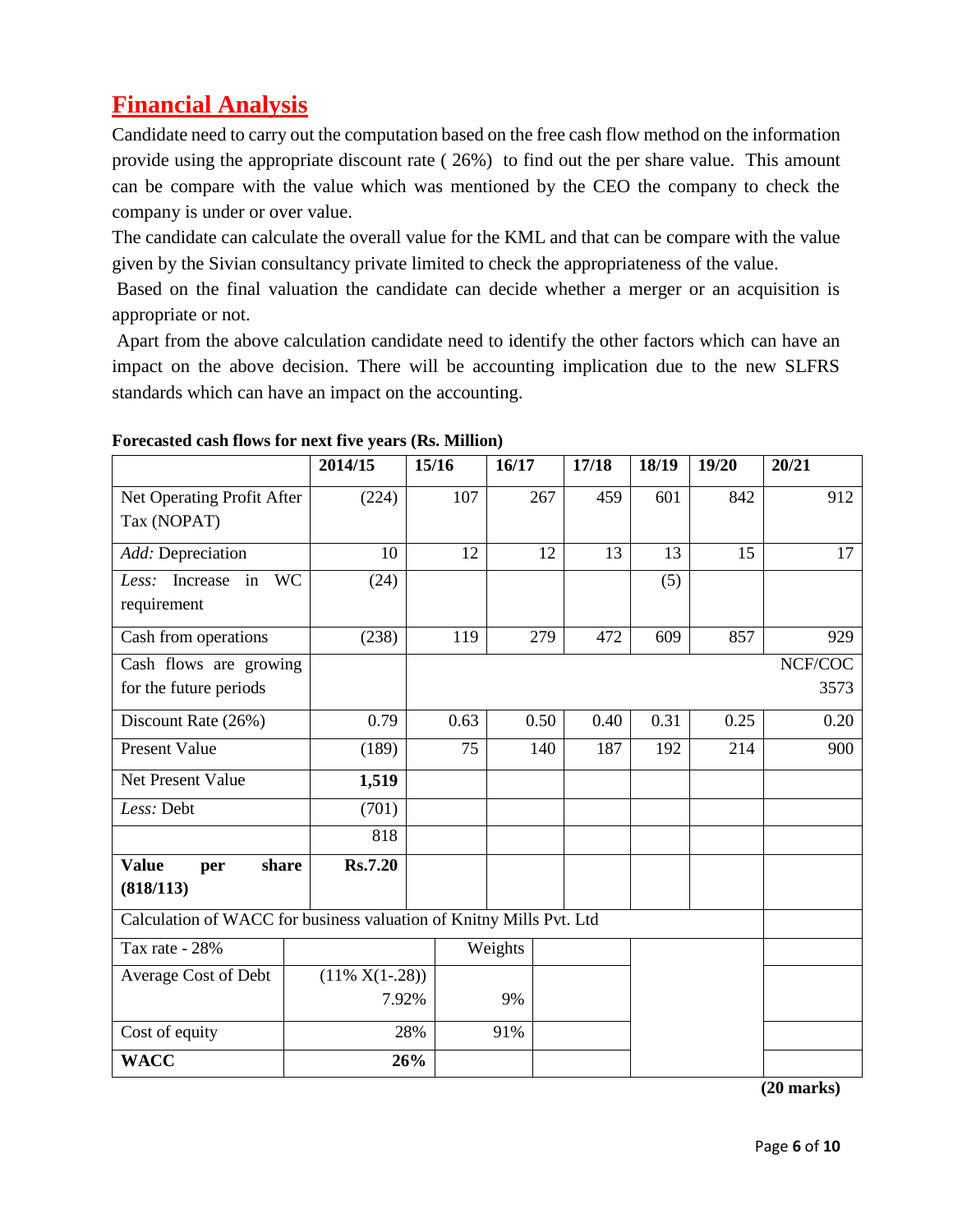#### **Acquisition of KML**

Price per share 7.20 and Bidding price 15 to 20, accordingly acquisition is financially not bifacial

#### **Merger with KML**

Present value of  $SPL = Rs.5,712$  million Value per share of SPL along 5712/ 272= **Rs.21** Value per share of KML = **Rs.7.20**

Present value of merged firm  $(SPL+KML) = \text{Rs}.7,985$  million

Value per share after merge = 7,985/(272+113/3) = **Rs.25.8**

#### **Gain 25.80-21= 4.80 Gain**

*Assumption:* Shares are given to KML at 3:1 ratio or Student can take any other ratio for share exchange. (Value per share of SPL =21, SP of KML =7.20 therefore share exchange ratio )

Based on above assumption, merger is not financially beneficial

Or

Another calculation

Present value of merged firm (SPL+ KML) = Rs.7,985 million **-** Cash Paid (113X7.20)= 813.6 = **Rs.7171.4** Present value of  $SPL = Rs.5,712$  million

Present value excess on Merger = 7171,4-5,712= **Rs.**1,459

Therefore, students can prove that merger is financially beneficial.

Verification of the Answer:

(272+113/3)= 310 **1459/310 =4.80 gain**

#### **Other factors**

#### **Acquisition of KML and Merger with KML common factors**

Cash flows sufficiency of the SPL

Beating the competition

Operating as a main fabric suppliers and as a result low production cost

Attraction of new customers

Implementation of flexible pricing strategies

Benefit of forward integration strategies

Benefit of ERP system of KML

Economies of scale

Complementary resources

Eliminating inefficiencies

Industry consolidation

Surplus funds/ low cost of capital

**Diversification** 

#### **Acquisition of KML**

Elimination of Family problems

Compatibility of information systems

#### **Merger with KML**

Cultural issues/fit

Re arranging organization hierarchy

**(10 Marks)**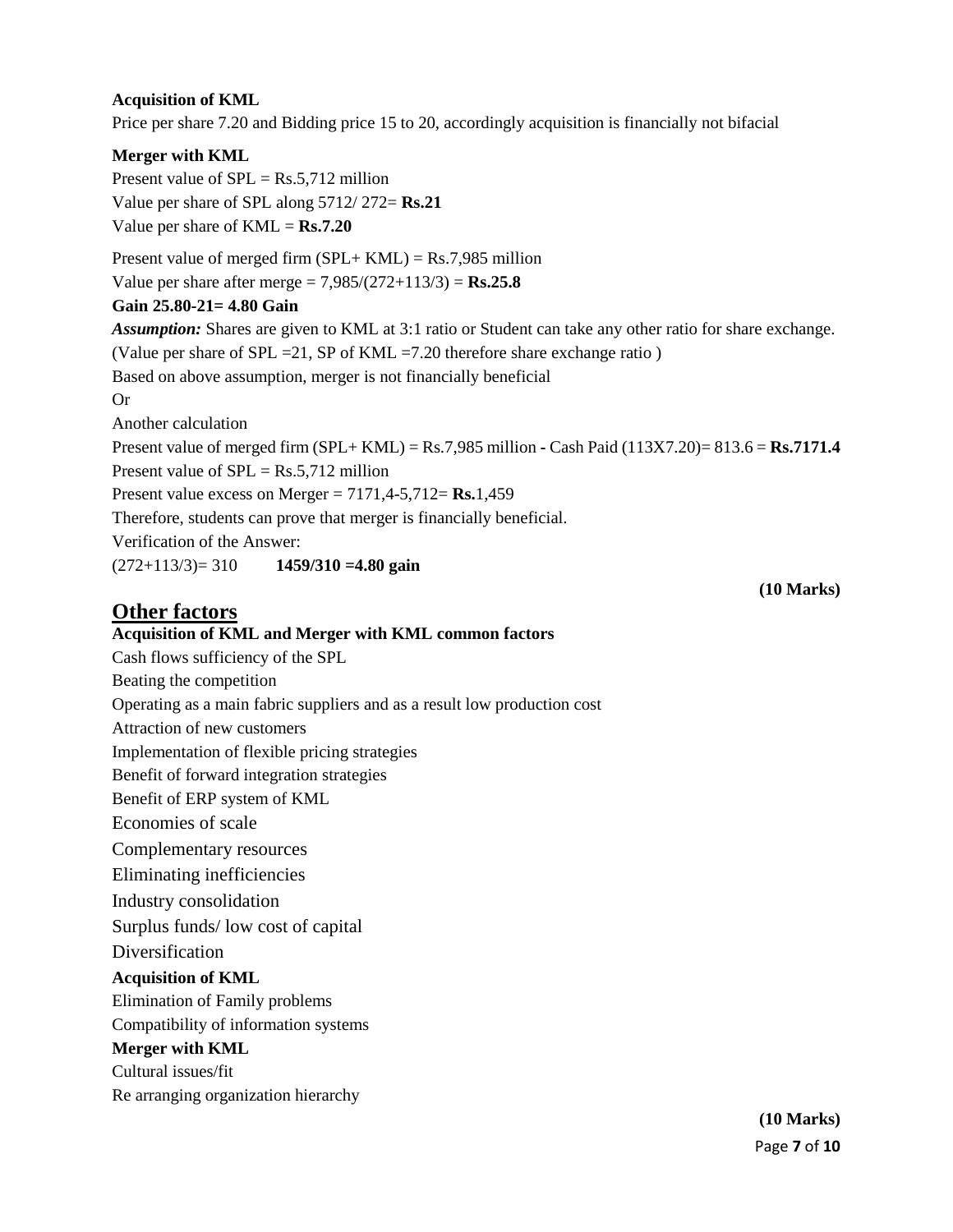#### **Risk Management**

- Though there are many risks to which a business is exposed some of the key risks impacting SPL are discussed below.
- Changes in Macroeconomic conditions impact SPL. The increase in per capita income and tourist arrivals are catalysts for growth of the target market segment of SPL.
- The changes in the economic projections and performance are closely to be monitored to understand the impact to SPL. The product offer and communication of the value are tailored to recognize the change of customer needs and aspirations.
- The ability to fund the business at competitive rates is crucial. The changes in fundamentals which drive interest rates in the market are closely monitored. Also SPL should actively develop the relationship with a multitude of lenders and potential sources to broaden the funding options.
- The quality of service provided by employees and their work ethics and integrity are also important aspect of risk management. The staff should be recruited through a screening process and provided with regular training and development opportunities to hone their skills. The environment is created to encourage commitment and participation. The orientation towards defined systems and procedures to be followed in most areas of work and the checks and balances in place to ensure compliance are regularly reviewed and improved where necessary.
- The ability to source the products efficiently and be able to ensure a range which appeals to the SPL customer is an important aspect of managing product risks.
- Maintenance of highest quality standards is synonymous with SPL brand. SPL has a diverse and broad base of suppliers and continuously monitors the changes in fashion to ensure the range carried mirrors the latest trends.
- The assets should be safeguarded physically where relevant and also insured as appropriate to mitigate risks of damage and unintended use. These measures too are reviewed by the internal audit and a comprehensive assessment is made annually of the coverage of risks through insurance. Also the ability of the underlying ICT systems to scale with expanding business requirements to be closely monitored. The continuing business growth requires support of latest ICT to ensure efficiency and effectiveness of delivery.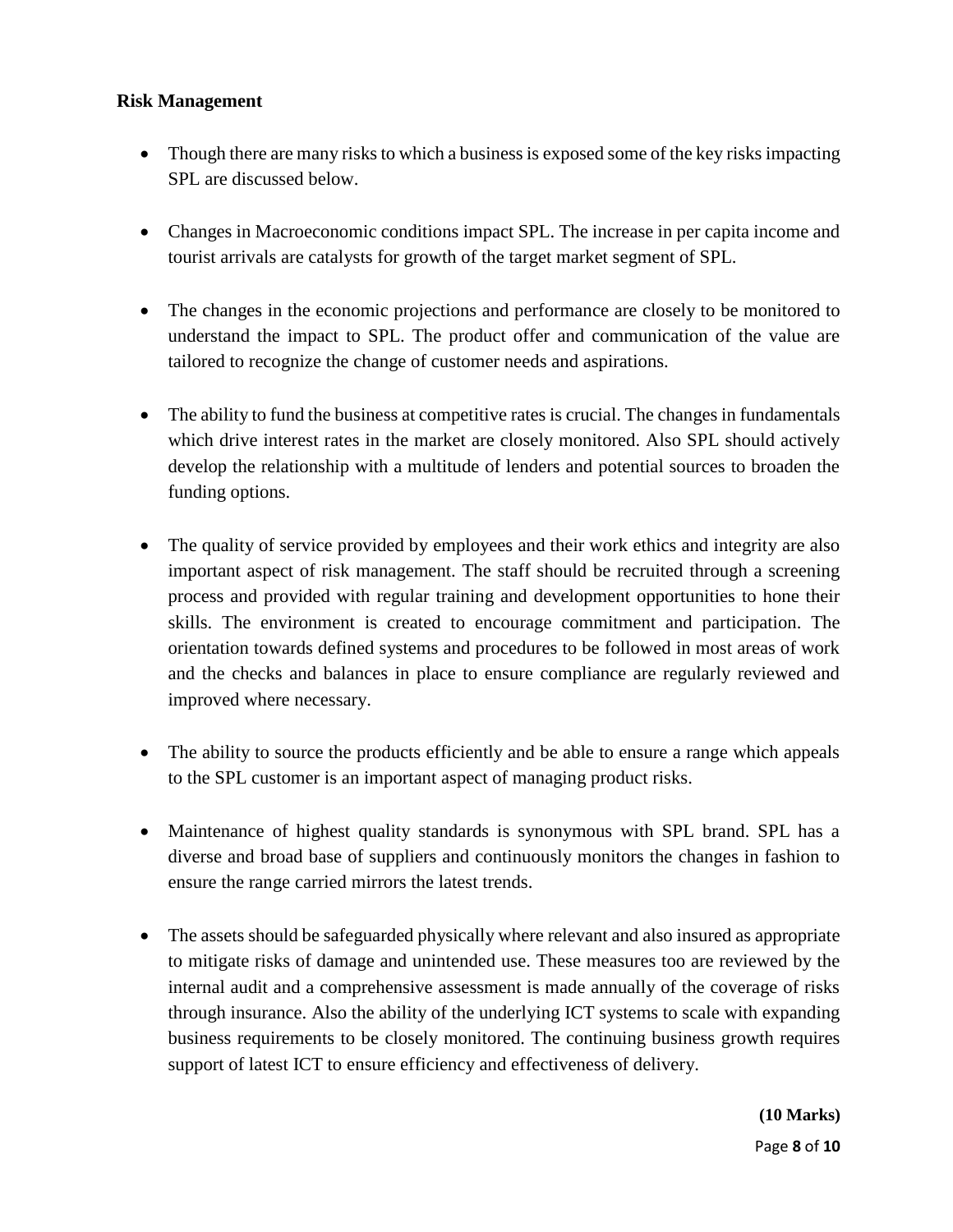#### **Justification**

Based on the calculations and case analysis, students are required to rationalize the answer. Merger is financial viable based on financial calculations

Synergy benefit is 4,80 per share

Acquisition is not viable because the value per share is Rs.7.20 and bid price range is Rs.15 to Rs.20

But it is expected to rationalize the final decision for the merge with KML but following factors should be considered in your decision

**(05 Marks)**

- To overcome existing family problems among shareholders
- Mitigate the cultural issues in KML
- Avoid the information compatibility issues

**(05 Marks)**

**05 Marks for the format**